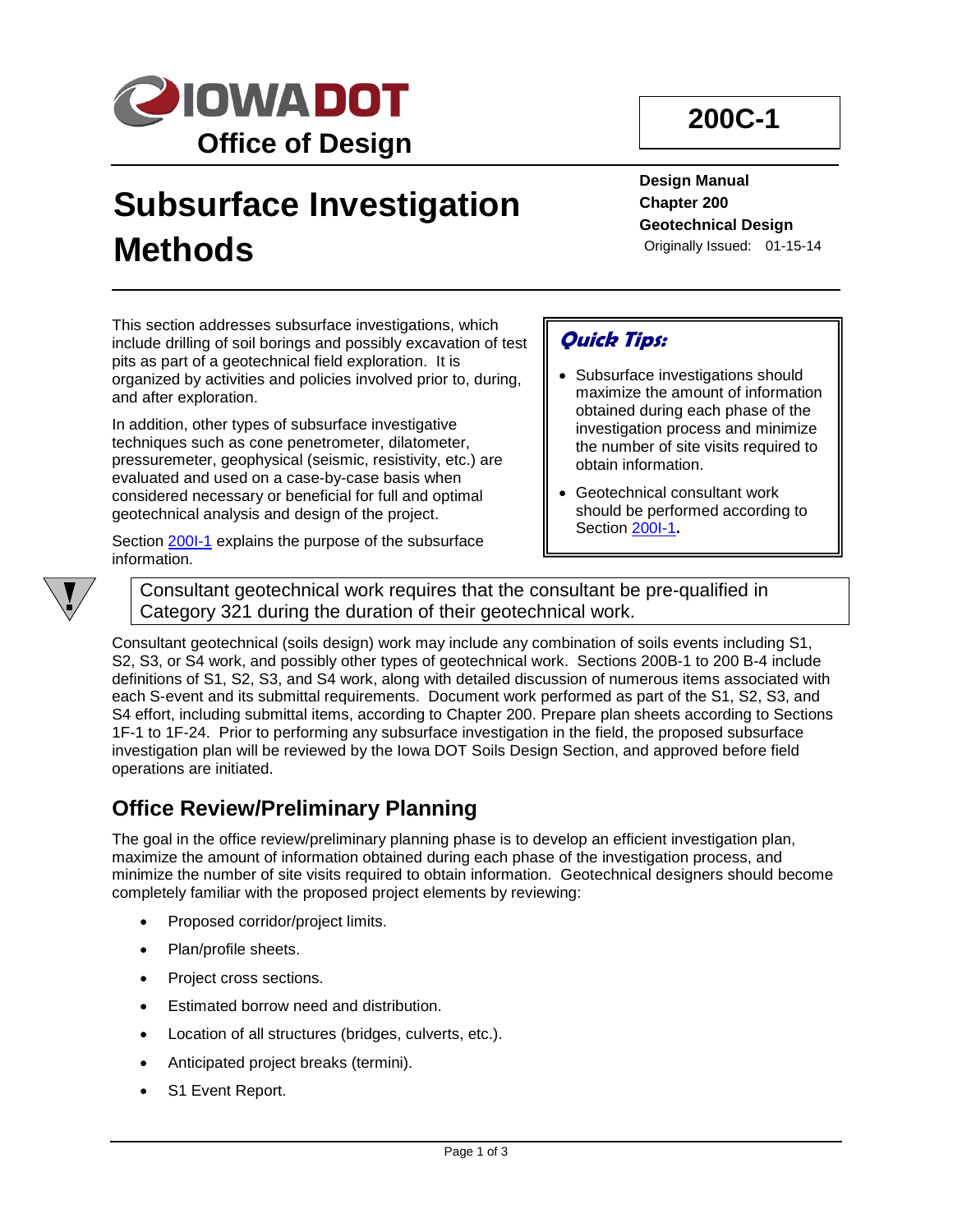In addition, the geotechnical designer should become familiar with the site and geologic conditions. Soils deposited by a particular geologic process assume characteristic topographic features or landforms that can frequently be readily identified by the geotechnical designer. A landform commonly contains soils with generally similar engineering properties and may extend regularly or irregularly over wide areas of a project alignment. Identification of geologic landforms can be used to optimize the subsurface investigation program. The following can be used to identify landforms:

- GIS information:
	- o Topographic maps,
	- o Aerial photographs,
	- o Soil survey maps,
	- o Wetland maps, and
	- o Geologic maps.
- Other information that could or should be reviewed includes:
	- o As-built plans, construction records.
	- o Previous DOT borings.
	- o LiDAR (if available).

#### **Site Reconnaissance**

Refer to Section 200I-1 for information regarding site reconnaissance.

### **Development of a Field Exploration Plan**

Refer to Section 200I-1 for a list of items to include and address in the field exploration program.

### **Locations of Exploration Points**

Refer to Section 200I-1 for information regarding locating exploration points.

### **Equipment and Methods**

Specific requirements of equipment and methods (i.e., sampling, drilling, etc.) are found in Section 200I-1.

### **Field Records**

#### **Soil Borings and Rock Coring**

Specific requirements for recording findings of soil borings and rock coring are found in Section 200I-1.

#### **Elevations**

If the elevation of the ground surface at each exploration point location cannot be determined or documented from project information or other acceptable existing information, the elevation of the ground at each exploration location (referred to plan datum) must be accurately determined and recorded by acceptable means.

#### **Water Level Readings**

Obtain "time-of-drilling" and "delayed" water level readings in all borings and exploratory holes where safe, practical, and feasible. Properly cover the holes during the delay. The depth or elevation of the top of free water is to be logged on the boring log, and should include at what hour after completion of the boring/exploration the water level is determined (such as 24 hours after drilling), including if water is not present.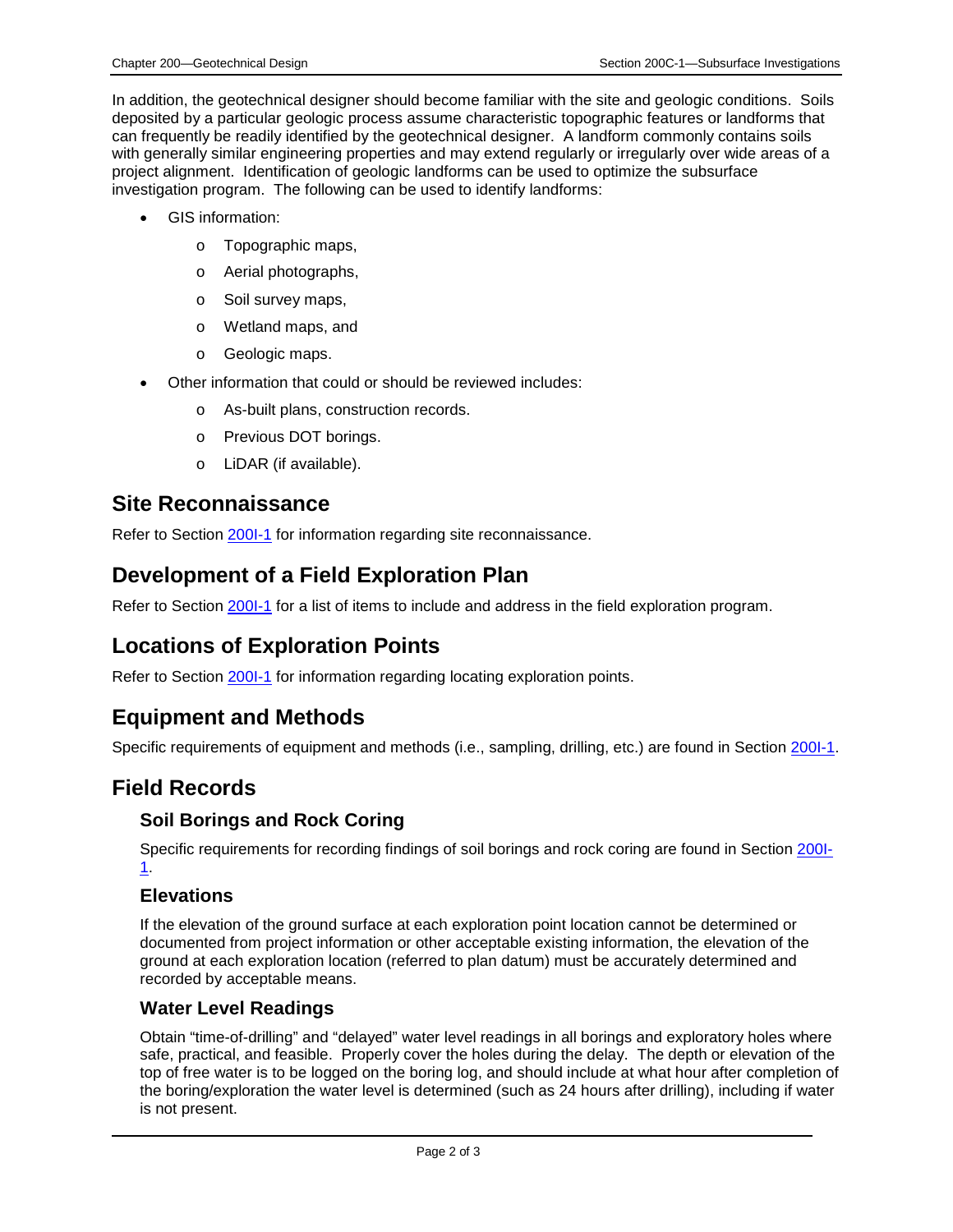Obtain water level readings within exploration points at stream-crossing bridges and include in bridge plan sheets for the contractor's information. If drilling fluid is used to advance the exploration, drill a secondary open-hole boring/exploration adjacent to initial exploration point to obtain delayed water level readings. After delayed water level readings have been obtained from the adjacent boring/exploration, place backfill in all exploratory holes.

### **Sampling and Laboratory Testing**

Sampling and laboratory testing requirements are outlined in Section 200I-1.

### **Final Records**

Final record requirements are outlined in Section 200I-1.

### **Storage of Samples**

Storage of Sample requirements are outlined in Section 200I-1.

### **Reports and Submittals**

Report and geotechnical submittal requirements are outlined in Section 200I-1.

### **References**

American Association of State Highway and Transportation Officials (AASHTO), 1991. Standard Specifications for Transportation Materials and Methods of Sampling and Testing, Designation: M-145-91, Washington, DC.